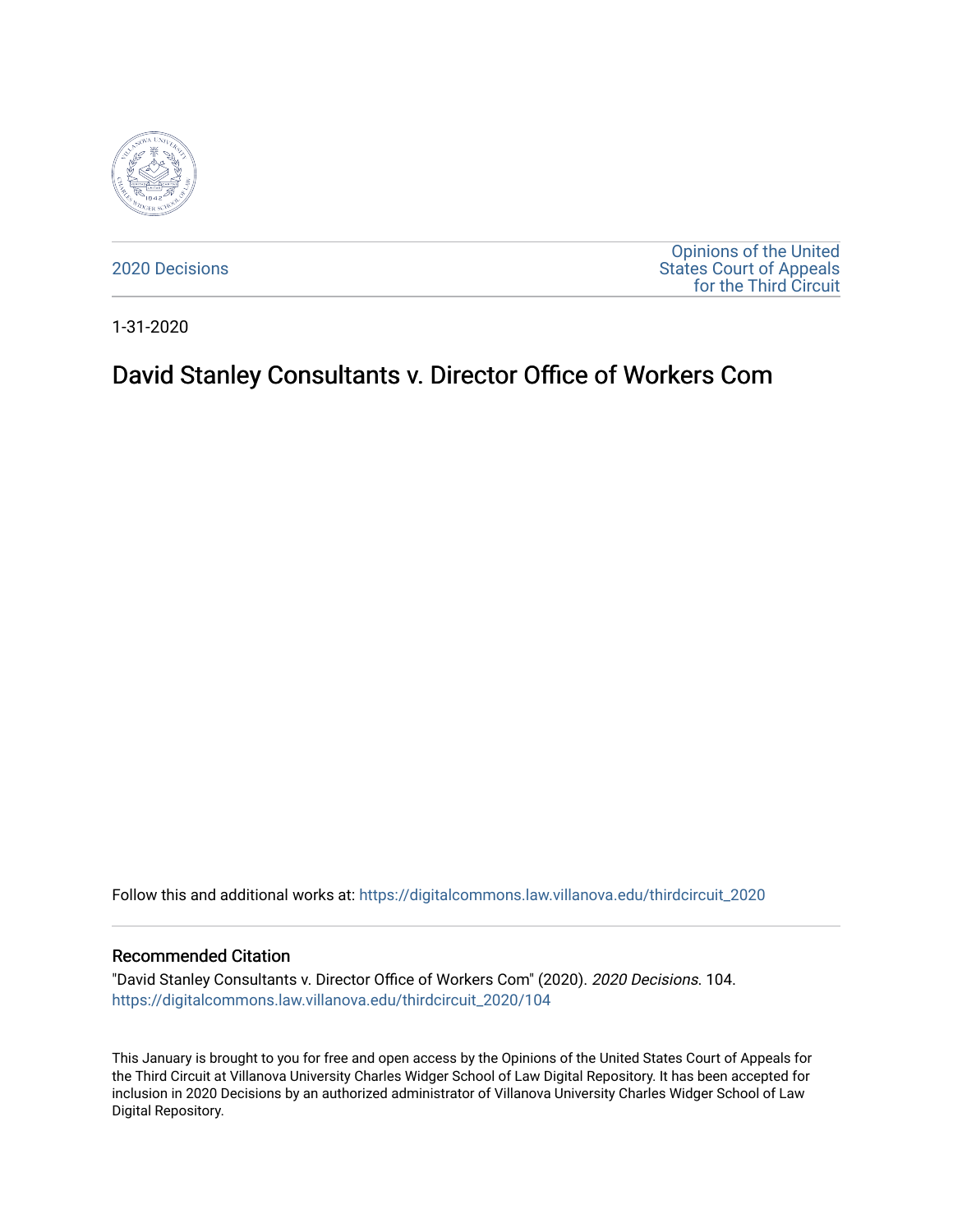# **NOT PRECEDENTIAL**

# UNITED STATES COURT OF APPEALS FOR THE THIRD CIRCUIT

\_\_\_\_\_\_\_\_\_\_\_\_\_

No. 18-3406 \_\_\_\_\_\_\_\_\_\_\_\_\_

# DAVID STANLEY CONSULTANTS, Petitioner

v.

DIRECTOR, OFFICE OF WORKERS' COMPENSATION PROGRAMS, UNITED STATES DEPARTMENT OF LABOR; THOMAS H. PETERS Respondents

\_\_\_\_\_\_\_\_\_\_\_\_\_

ON PETITION FOR REVIEW OF AN ORDER OF THE BENEFITS REVIEW BOARD, UNITED STATES DEPARTMENT OF LABOR (BRB-1: 17-0553 BLA)

\_\_\_\_\_\_\_\_\_\_\_\_\_\_

Submitted Under Third Circuit L.A.R. 34.1(a) October 24, 2019

\_\_\_\_\_\_\_\_\_\_\_\_\_\_

Before: GREENAWAY, JR., PORTER and GREENBERG, *Circuit Judges*.

(Opinion Filed: January 31, 2020) \_\_\_\_\_\_\_\_\_\_\_\_\_\_

# OPINION\* \_\_\_\_\_\_\_\_\_\_\_\_\_\_

GREENAWAY, JR., *Circuit Judge*.

This is a petition for review of an award of benefits under the Black Lung Benefits

<sup>\*</sup> This disposition is not an opinion of the full Court and, pursuant to I.O.P. 5.7, does not constitute binding precedent.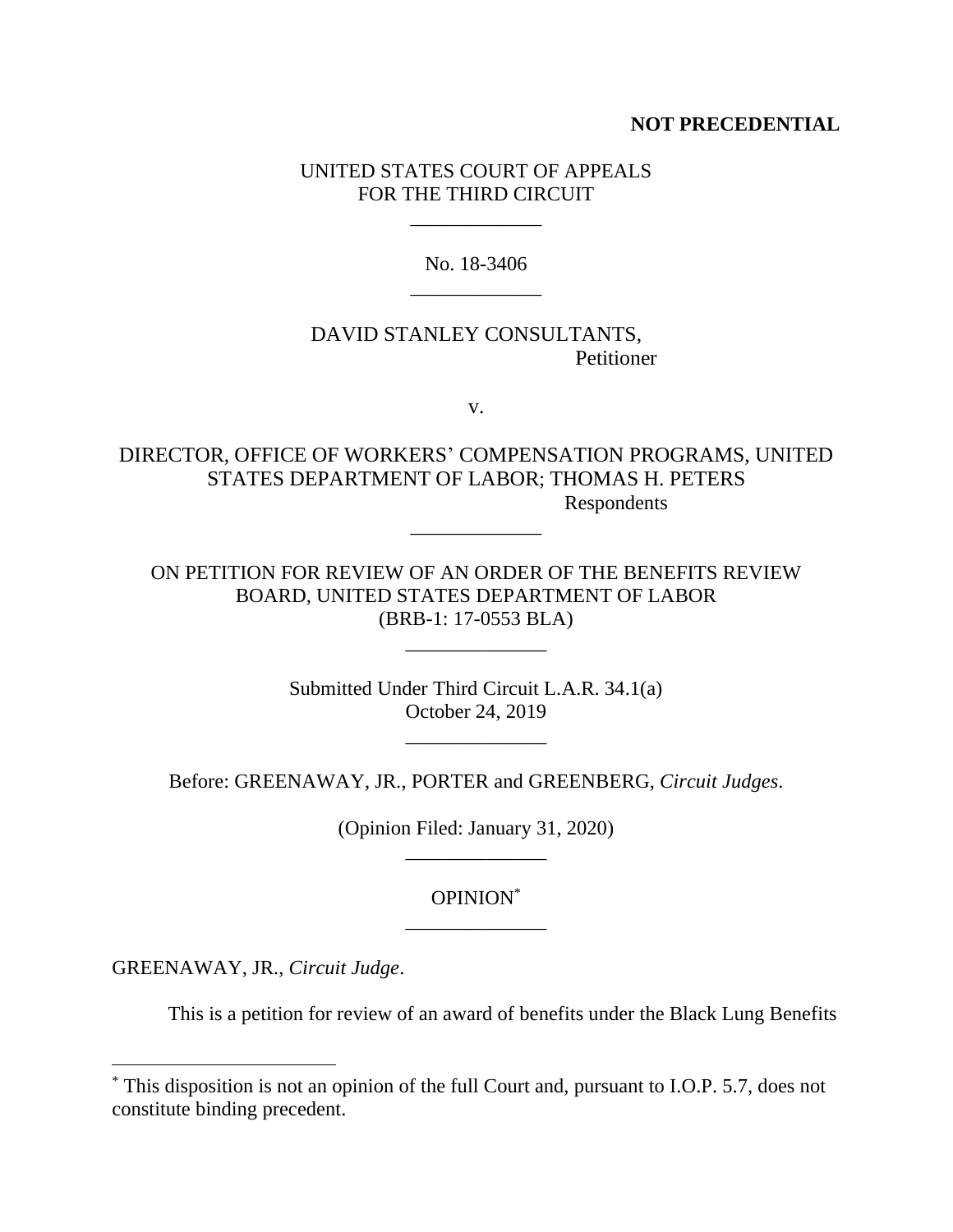Act, 30 U.S.C. § 901 *et seq*. Claimant Thomas H. Peters was a miner in Pennsylvania for more than thirty-three years. He applied for disability benefits on the ground that he is totally disabled due to pneumoconiosis. The Administrative Law Judge ultimately awarded benefits, and the Benefits Review Board affirmed. Employer David Stanley Consultants, as insured by Chartis Casualty Co., filed this petition for review.

For the foregoing reasons, we will deny the petition.

### **I. BACKGROUND**

Claimant Thomas H. Peters ("Peters") worked as a coal miner in Pennsylvania for more than 33 years. On January 31, 2012, Peters applied for disability benefits under the Black Lung Benefits Act (the "BLBA") on the ground that he suffered from totally disabling pneumoconiosis that resulted from his coal mine employment. David Stanley Consultants ("DSC") was named as a potentially liable operator<sup>1</sup> on January 7, 2013. When the district director issued a proposed decision denying benefits, Peters requested a formal hearing before an ALJ.

The Administrative Law Judge issued a pre-hearing order that scheduled a formal hearing for June 26, 2015. The ALJ also required the parties to exchange a pre-hearing report summarizing the documentary evidence fifty days before the hearing and to share the actual documentary evidence at least twenty days before the hearing in accordance

 $<sup>1</sup>$  An "operator" includes "[a]ny owner, lessee, or other person who operates,</sup> controls, or supervises a coal mine, or any independent contractor performing services or construction at such mine" or any other person who employs an individual in connection with transportation or construction around a coal mine "to the extent such individual was exposed to coal mine dust as a result of such employment" or who paid an individual "in exchange for work as a miner." 20 C.F.R. § 725.491.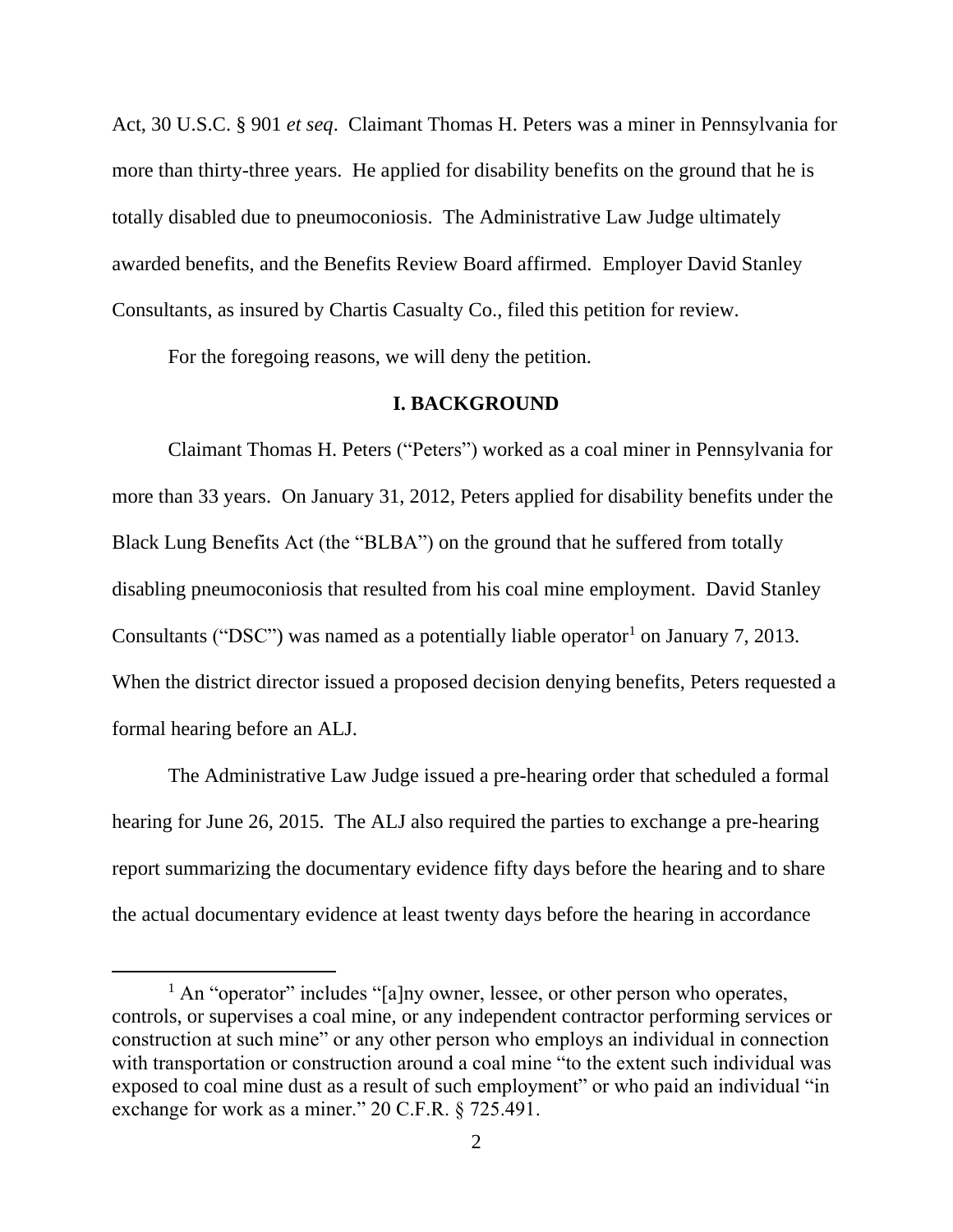with 20 C.F.R. § 725.456(a)(2). Fifty-six days before the hearing, Peters informed DSC that he would submit a medical report from Dr. Robert Cohen, who performed a pulmonary evaluation on Peters. He mailed Dr. Cohen's report to DSC on May 28, 2015. DSC received it on June 2, 2015. DSC then filed a request for an extension to conduct two pulmonary evaluations of Peters by its own medical experts, Dr. Rosenberg and Dr. Broudy. The ALJ denied this motion at the hearing on June 26, 2015, but allowed Drs. Rosenberg and Broudy to submit supplemental rebuttal reports addressing Dr. Cohen's report.

The ALJ awarded Peters benefits on December 1, 2015. DSC then appealed to the Department of Labor Benefits Review Board. Among its grounds for appeal was the ALJ's decision to deny the motion for extension. The Board affirmed in part and remanded in part. The Board affirmed the ALJ's decision to deny the motion for an extension. It also ordered the ALJ to reassess the opinion of Dr. Rosenberg, who had concluded that Peters was not totally disabled, and to make specific findings about the exertional requirements of Peters's employment and determine whether the doctors had sufficient understanding of those requirements. The Board also ordered the ALJ to determine whether DSC rebutted the presumption of clinical and legal pneumoconiosis and whether DSC rebutted the presumption of causation of total disability.

The ALJ issued a second order awarding benefits on June 8, 2017. DSC again appealed to the Benefits Review Board. On July 9, 2018 (after the parties filed their briefs before the Board, but before the Board issued its decision) DSC filed a motion for remand on the ground that Department of Labor ALJs are officers subject to the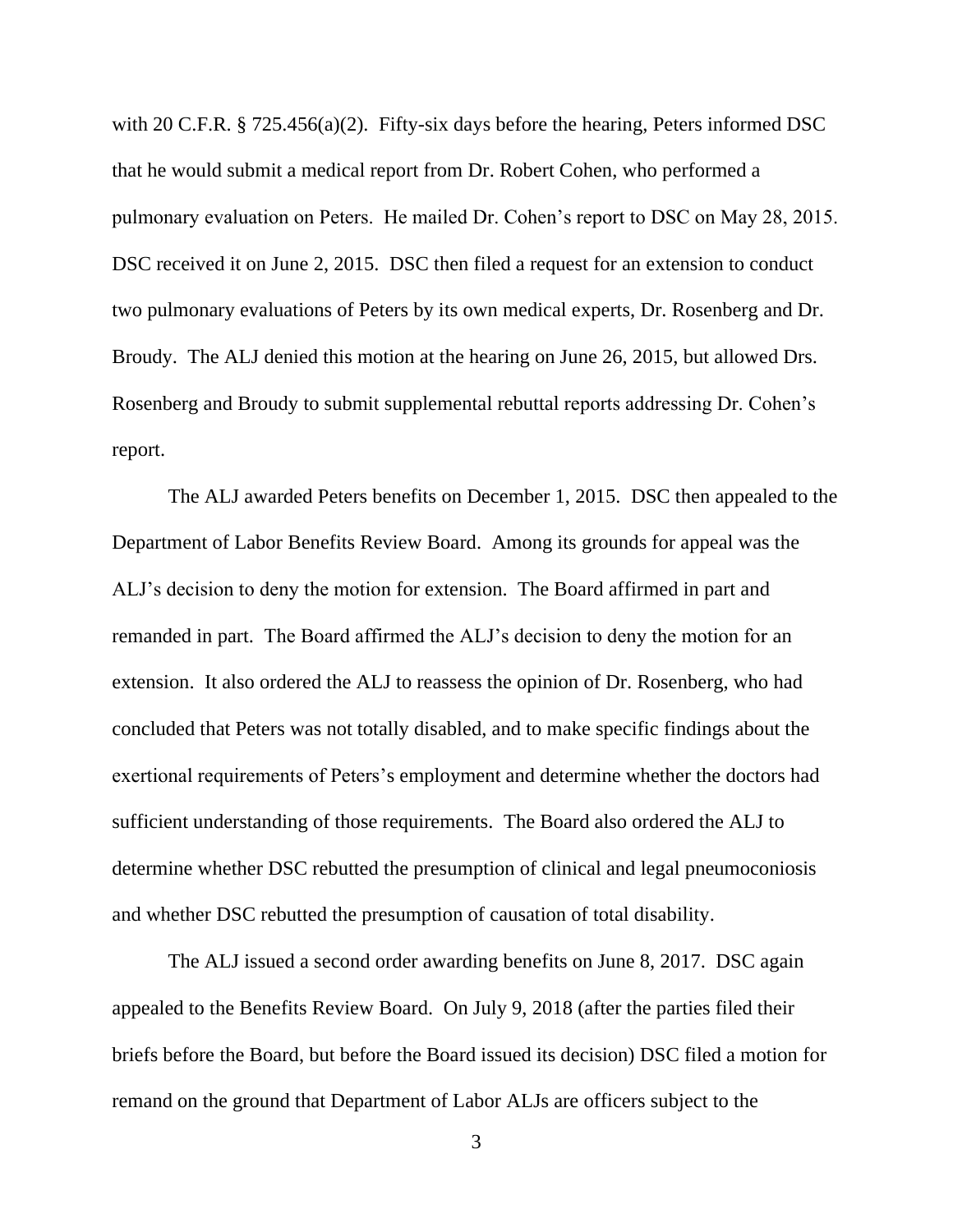Appointments Clause, and that the ALJ was not properly appointed.<sup>2</sup> The Board affirmed the award on August 30, 2018. It denied DSC's motion to remand because DSC did not raise the claim in its opening brief.

This timely petition for review followed.

### **II. JURISDICTION AND STANDARD OF REVIEW**

We have jurisdiction under 33 U.S.C. § 921(c), as incorporated by § 422(a) of the Black Lung Benefits Act, 30 U.S.C. § 932(a).

"We review the decisions of the Board for errors of law and to assure that it has adhered to its own standard of review. . . . Our review of the Board's legal determinations is plenary." *BethEnergy Mines Inc. v. Dir., Office of Workers' Comp. Programs, U.S. Dep't of Labor*, 39 F.3d 458, 462–63 (3d Cir. 1994). "[W]e independently review the record and decide whether the ALJ's findings are supported by substantial evidence. Substantial evidence has been defined as more than a mere scintilla. It means such relevant evidence as a reasonable mind might accept as adequate to support a conclusion." *Kowalchick v. Dir., Office of Workers' Comp. Programs, U.S. Dep't of Labor*, 893 F.2d 615, 619–20 (3d Cir. 1990) (internal citations and quotation marks omitted). We review the Board's evidentiary rulings for abuse of discretion. *Shamokin Filler Co., Inc. v. Fed. Mine Safety & Health Review Comm'n*, 772 F.3d 330, 332 n.2 (3d Cir. 2014). We review the Board's determination that an employer has abandoned a

<sup>2</sup> It based this argument on the Supreme Court's decision in *Lucia v. S.E.C.*, 138 S. Ct. 2044 (2018).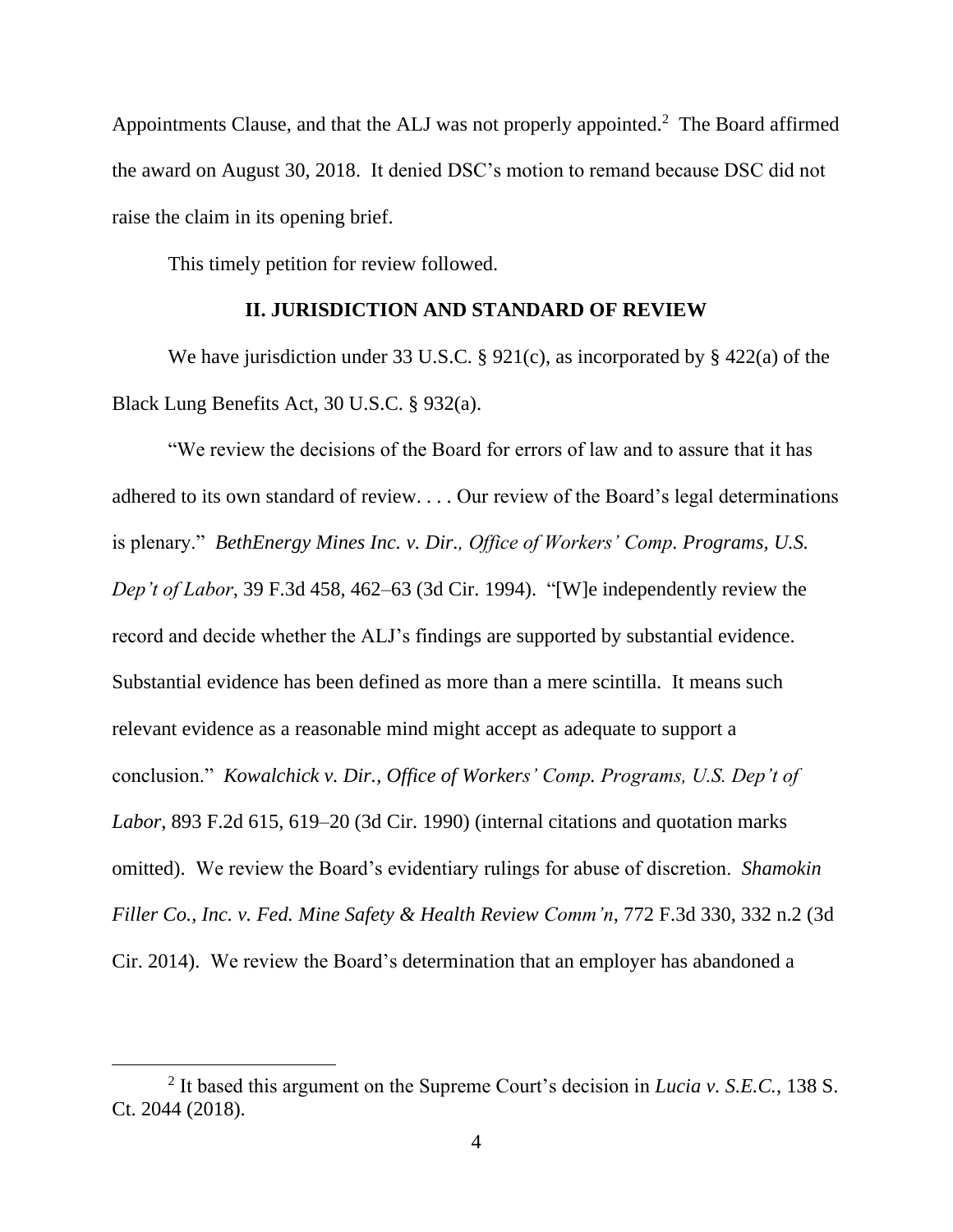claim for abuse of discretion. *Kephart v. Dir., Office of Workers' Comp. Programs, U.S. Dep't of Labor*, 701 F.2d 22, 26 (3d Cir. 1983).

#### **III. DISCUSSION**

#### **A. DSC's Appointments Clause Challenge**

DSC first argues that the award should be vacated and the claim should be remanded because the ALJ was not properly appointed under the Appointments Clause. The Appointments Clause provides that "officers of the United States" must be appointed in certain ways. U.S. Const. art. II, § 2, cl. 2. In *Lucia v. S.E.C.*, 138 S. Ct. 2044 (2018), the Supreme Court held that SEC ALJs are "officers" who must be appointed in accordance with the Appointments Clause. The Department of Labor agrees that the ALJs must be appointed in accordance with the Appointments Clause, but argues that DSC forfeited this claim by failing to properly raise it before the Benefits Review Board. We agree.

At issue is whether DSC preserved its Appointments Clause claim before the Board. DSC first raised its claim in a motion to remand before the Board. The Board decided that the claim was forfeited because DSC did not raise the claim in its opening brief: "Because employer first raised its Appointments Clause argument eleven months after filing its opening brief in support of its petition for review, employer forfeited the issue." SA 130 (citing, *inter alia*, *Williams v. Humphreys Enters., Inc.*, 19 BLR 1-111, 1- 114 (1995) (holding that "the Board generally will not consider new issues raised by the petitioner after it has filed its brief identifying the issues to be considered on appeal")).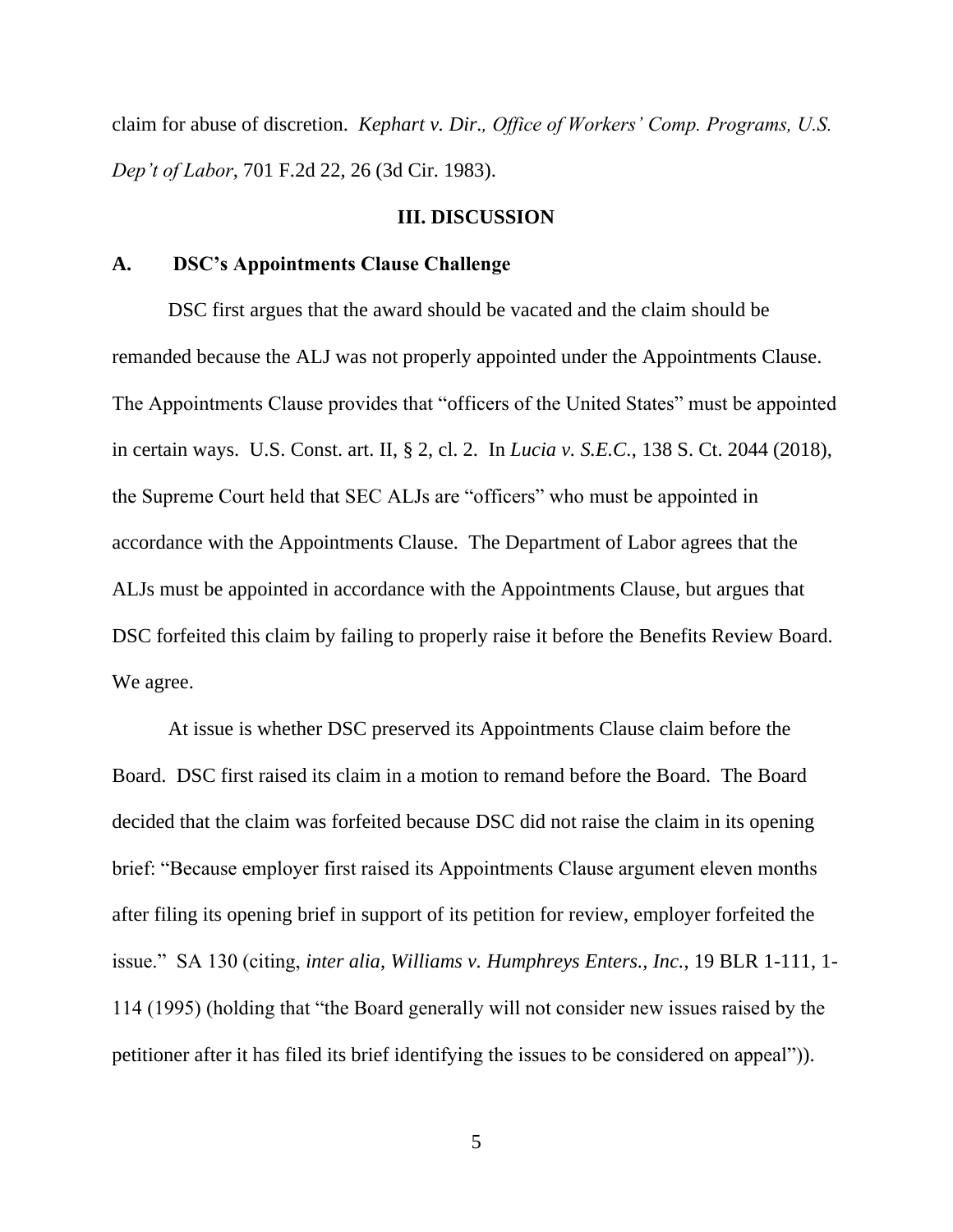This rule derives from 20 C.F.R. § 802.211(b), which requires that petitions for review include a supporting brief that "[s]pecifically states the issues to be considered by the Board." The Board's decision on DSC's motion accords with its regular treatment of employers' failure to raise Appointments Clause challenges in their opening briefs, including in post-*Lucia* cases. *See, e.g.*, *Tackett v. ICG Knott Cty., LLC & Am. Int'l South/Chartis*, BRB No. 18-033 BLA, 2019 WL 1075364, at \*1 n.2 (Ben. Rev. Bd. 2019); *Motton v. Huntington Ingalls Indus.*, 52 Ben. Rev. Bd. Serv. (MB) 69, 69 at n.1, 2018 WL 6303734, at \*1 n.1 (Ben Rev. Bd. 2018).

Our sister circuits have repeatedly held, including in post-*Lucia* cases, that a petitioner forfeits an Appointments Clause challenge if it fails to properly raise the challenge before the Board. *See Island Creek Coal Co. v. Bryan*, 937 F.3d 738, 751 (6th Cir. 2019) (holding, in a post-*Lucia* Black Lung Benefits Act case, that the employer failed to exhaust its Appointments Clause challenge where it raised the challenge in a motion for reconsideration before the Benefits Review Board and stating that "if the Board does not consider a merits issue because a party failed to follow the Board's procedural rules, the party generally has not exhausted that issue for a court's review"); *Energy West Mining Co. v. Lyle*, 929 F.3d 1202, 1206 (10th Cir. 2019) (holding, in a post-*Lucia* case, that Energy West forfeited its Appointments Clause challenge by failing to raise it before the Benefits Review Board).

DSC's arguments to the contrary are unavailing. DSC primarily relies on the Sixth Circuit's opinion in *Jones Brothers, Inc. v. Secretary of Labor*, 898 F.3d 669 (6th Cir. 2018). In *Jones Brothers*, the Sixth Circuit held that Jones Brothers forfeited its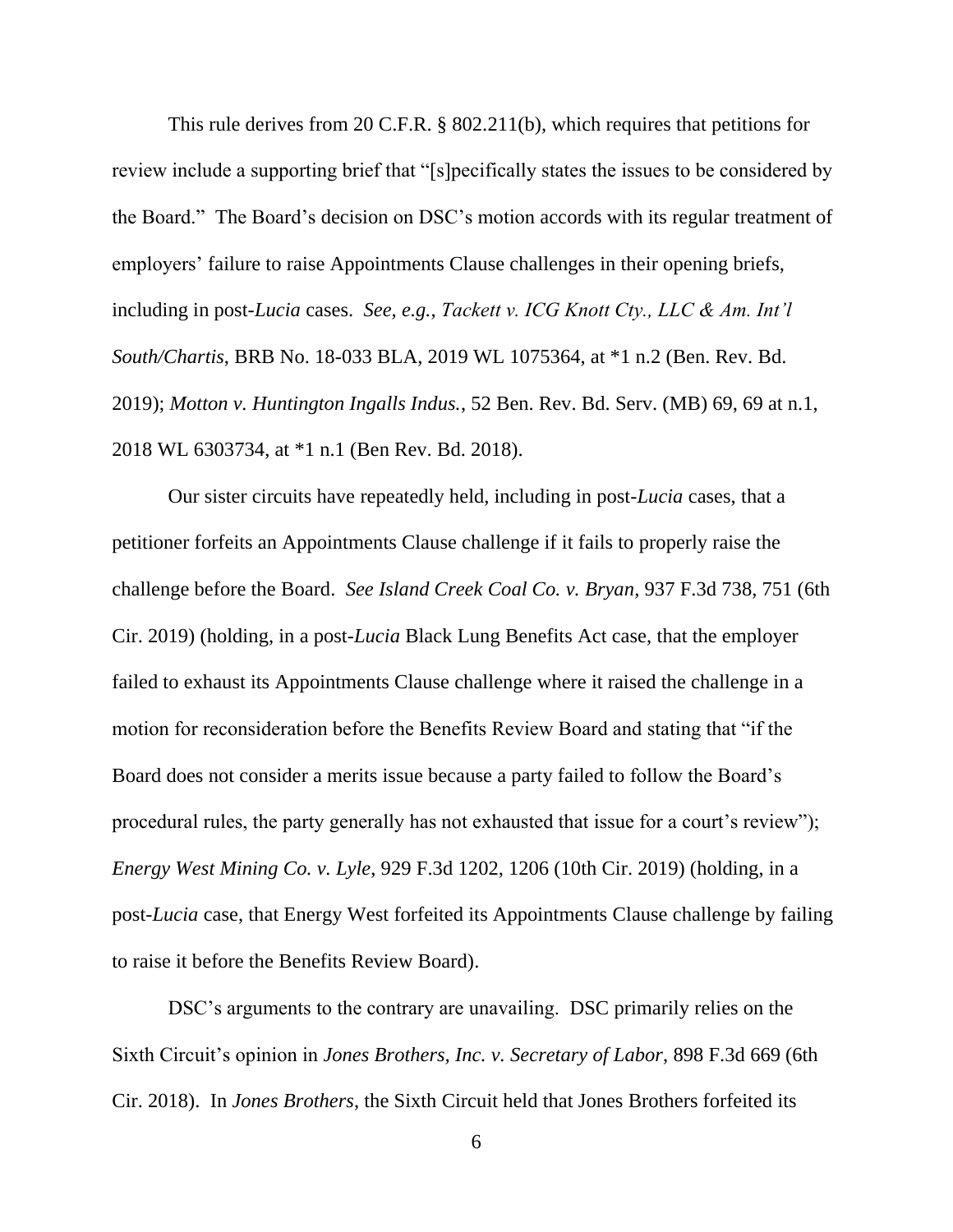Appointments Clause challenge by failing to raise it before the Mine Commission. However, the court excused the forfeiture because the absence of legal authority addressing whether the Mine Commission could entertain the challenge constituted "extraordinary circumstances." *Id.* at 677–78. There is no such absence of authority here. The Board is empowered to hear Appointments Clause challenges, and has done so in cases in which such a challenge was properly raised. *See, e.g., Miller v. Pine Branch Coal Sales, Inc.*, No. 18-0323 BLA, 2018 WL 8269864, at \*2–3 (Ben. Rev. Bd. Oct. 22, 2018) (en banc). In keeping with this distinction, the Sixth Circuit has since held that, in a Black Lung Benefits Act case, an employer forfeits its Appointments Clause claim under 20 C.F.R. § 802.211(b) if it fails to properly raise the claim before the Board. *See Island Creek Coal*, 937 F.3d at 754.

There are no other "extraordinary circumstances" that justify review here. That the Supreme Court decided *Lucia* after DSC filed its opening brief does not constitute such a circumstance; the Court explicitly noted that it was not creating new law in *Lucia*, but rather was applying its prior decision in *Freytag v. Commissioner*, 501 U.S. 868 (1991). *See Lucia*, 138 S. Ct. at 2053 ("*Freytag* says everything necessary to decide this case.). Likewise, its holding that "one who makes a timely challenge to the constitutional validity of the appointment of an officer who adjudicates his case is entitled to relief" is based on its decision in *Ryder v. United States*, 515 U.S. 177 (1995). *Lucia*, 138 S. Ct. at 2055 (citing *Ryder*, 515 U.S. at 182–83) (internal quotation marks omitted). Since DSC did not make a timely challenge, we find that DSC has forfeited its Appointments Clause claim.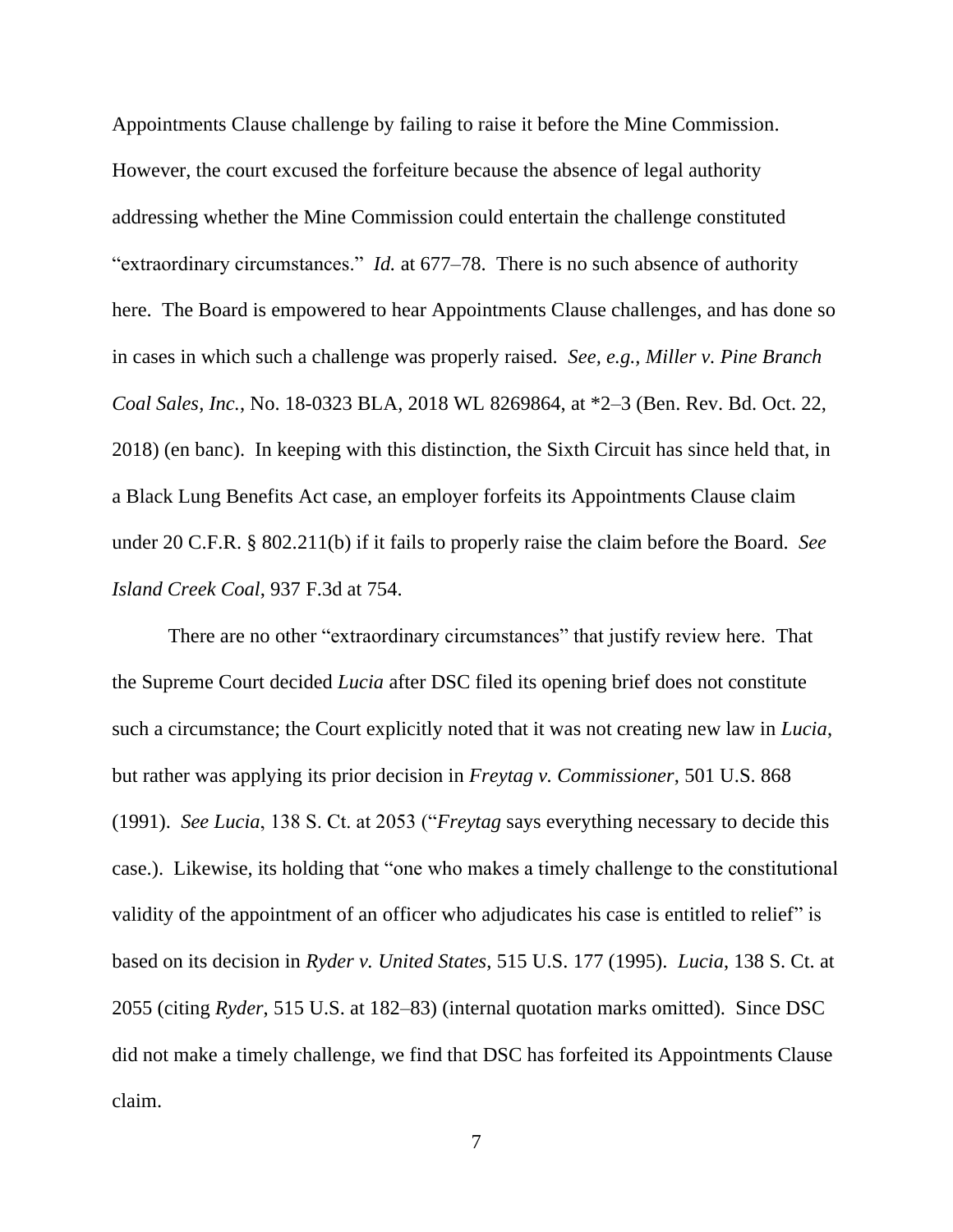## **B. The ALJ's Denial of DSC's Request for an Extension**

DSC also argues that the ALJ abused his discretion in denying DSC's request for an extension to perform additional pulmonary evaluations on Peters. In compliance with the ALJ's scheduling order, fifty days before the hearing Peters notified DSC that he would be submitting a medical report by Dr. Cohen. Again in compliance with the scheduling order and the applicable regulations, Peters submitted that report twenty days before the hearing. *See* 20 C.F.R. § 725.456(b)(2). At that point, DSC realized that there was evidence that Peters was totally disabled and sought an extension so that its two medical experts could perform pulmonary evaluations on Peters. The ALJ denied the request. The Board affirmed.

"The Black Lung Benefits Act, its regulations and administrative procedures must conform to the due process requirements of the fifth amendment." *N. Am. Coal Co. v. Miller*, 870 F.2d 948, 950 (3d Cir. 1989); *see also* 20 C.F.R. § 725.455(c) ("The conduct of the hearing . . . shall afford the parties an opportunity for a fair hearing."). The APA provides that each party "is entitled to present his case or defense by oral or documentary evidence, to submit rebuttal evidence, and to conduct such cross-examination as may be required for a full and true disclosure of the facts." 5 U.S.C. § 556(d). Both parties in a Black Lung Benefits Act case are permitted to submit two chest x-ray interpretations, the results of two pulmonary function tests, the results of two arterial blood gas studies, one autopsy report, one report of each biopsy, and two medical reports under 20 C.F.R. § 725.414(a). Each party may also submit one physician's interpretation of the other party's testing. 20 C.F.R. § 725.414(a).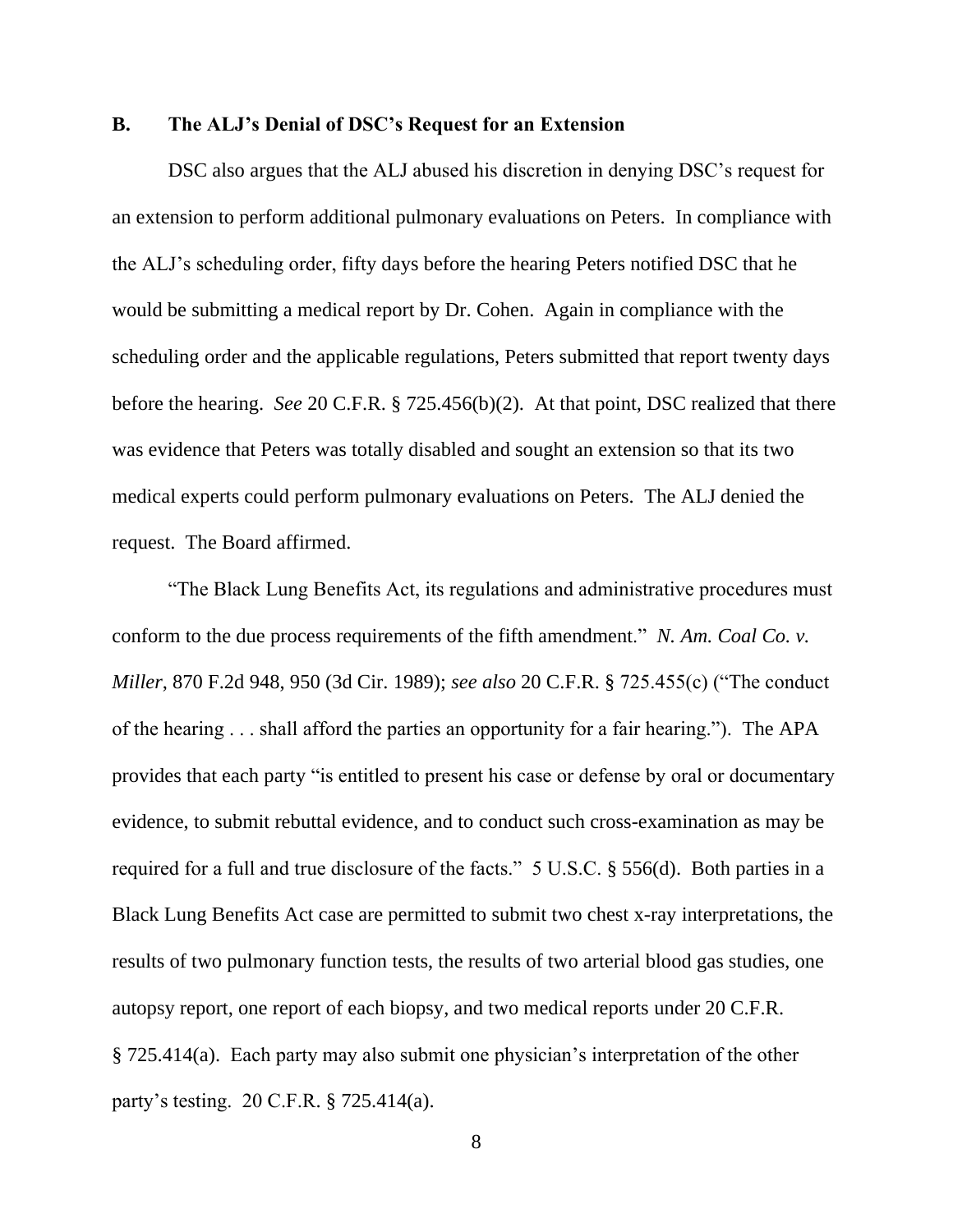The ALJ has "discretion to guide the course of the hearing," which "includes the power to make reasonable, nonarbitrary decisions regarding the admission or exclusion of evidence for procedural reasons." *Warner-Lambert Co. v. Heckler*, 787 F.2d 147, 162 (3d Cir. 1986). To obtain relief, DSC must "make a strong showing" that the ALJ abused his discretion in making this procedural ruling. *Id.* (quoting *Montgomery v. Comm'r of Internal Revenue*, 367 F.2d 917, 920 (9th Cir. 1966)) (internal quotation marks omitted).

Contrary to DSC's claim, Dr. Cohen's report did not constitute "trial by ambush." Petitioner's Br. 49. It is undisputed that Peters submitted his report in compliance with the twenty-day deadline. It is also undisputed that DSC had over two years to perform pulmonary studies on Peters in advance of the hearing; DSC contends only that it did not realize that additional pulmonary studies would be necessary. Critically, the ALJ permitted DSC to provide rebuttal evidence in the form of supplemental reports from Drs. Broudy and Rosenberg responding to Dr. Cohen's report and methodology. *See N. Am. Coal Co. v. Miller*, 870 F.2d at 953 (holding that the ALJ erred when it did not permit the employer to submit rebuttal evidence in response to a medical report submitted by the claimant).

We see no abuse of discretion in the ALJ's decision to deny DSC's request for an extension. DSC failed to timely develop the medical evidence. DSC's right to due process does not mean that the ALJ was obligated to delay the proceedings once DSC realized that additional evidence would help its case.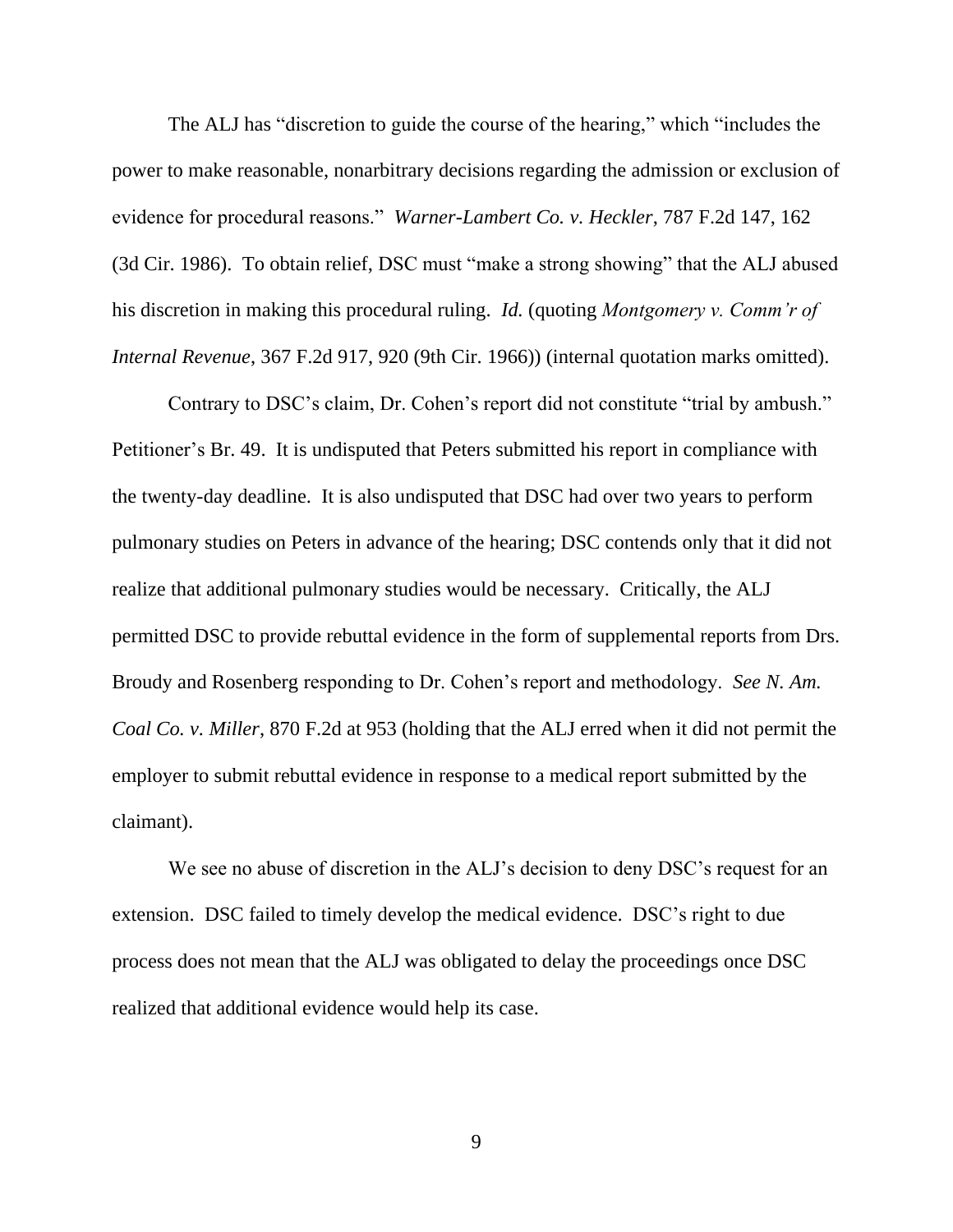# **C. The ALJ's Determination That Dr. Rosenberg's Opinion Was Not Credible**

DSC also argues that the ALJ erroneously determined that Dr. Rosenberg's

opinion was not credible. Dr. Rosenberg testified that Peters was not totally disabled

because, in his opinion, Peters could perform his work in a dust-free environment. The

## ALJ found:

Doctor Rosenberg's opinion is similarly entitled to less weight due to his apparent lack of understanding of the exertional requirements of Claimant's usual coal mine employment. Doctor Rosenberg's opinion is further entitled to less weight for the foregoing reasons. First, Dr. Rosenberg provided little analysis to support his diagnoses and conclusions. He did not discuss why the results reinforced his determination that Claimant was not disabled. Simply stating that Claimant is not disabled because his pulmonary function and blood gas studies are non-qualifying does not constitute a welldocumented and well-reasoned medical opinion. Second, Dr. Rosenberg repeatedly stated that Claimant can perform his last coal mine employment as an underground mine examiner—but only in a dust-free environment. The Board has held that, when determining disability, the question is whether the miner is able to perform his job, not whether he is able to perform his job after he takes medication. This logic would seemingly apply to other caveats imposed by reporting physicians, as well, such that a doctor opining that a miner can perform his last coal mine employment *if* he takes medication is equivalent to a physician stating that a miner can perform his last coal mine employment *if* he wears a respirator, or *if* he is in a dust free environment. Because Dr. Rosenberg's opinion is poorly documented, poorly reasoned, and includes certain stipulations regarding the conditions under which Claimant is or is not disabled, the undersigned accordingly finds that Dr. Rosenberg's opinion does not support the finding that Claimant is able to perform his usual coal mine employment and is not totally disabled.

SA107 (emphasis in original). The Board upheld the ALJ's evaluation of Dr.

Rosenberg's opinion. The Board stated that the ALJ permissibly found that Dr.

Rosenberg's opinion was not well-reasoned because: 1) he did not explain why the test

results reinforced his determination that Peters was not totally disabled; and 2) he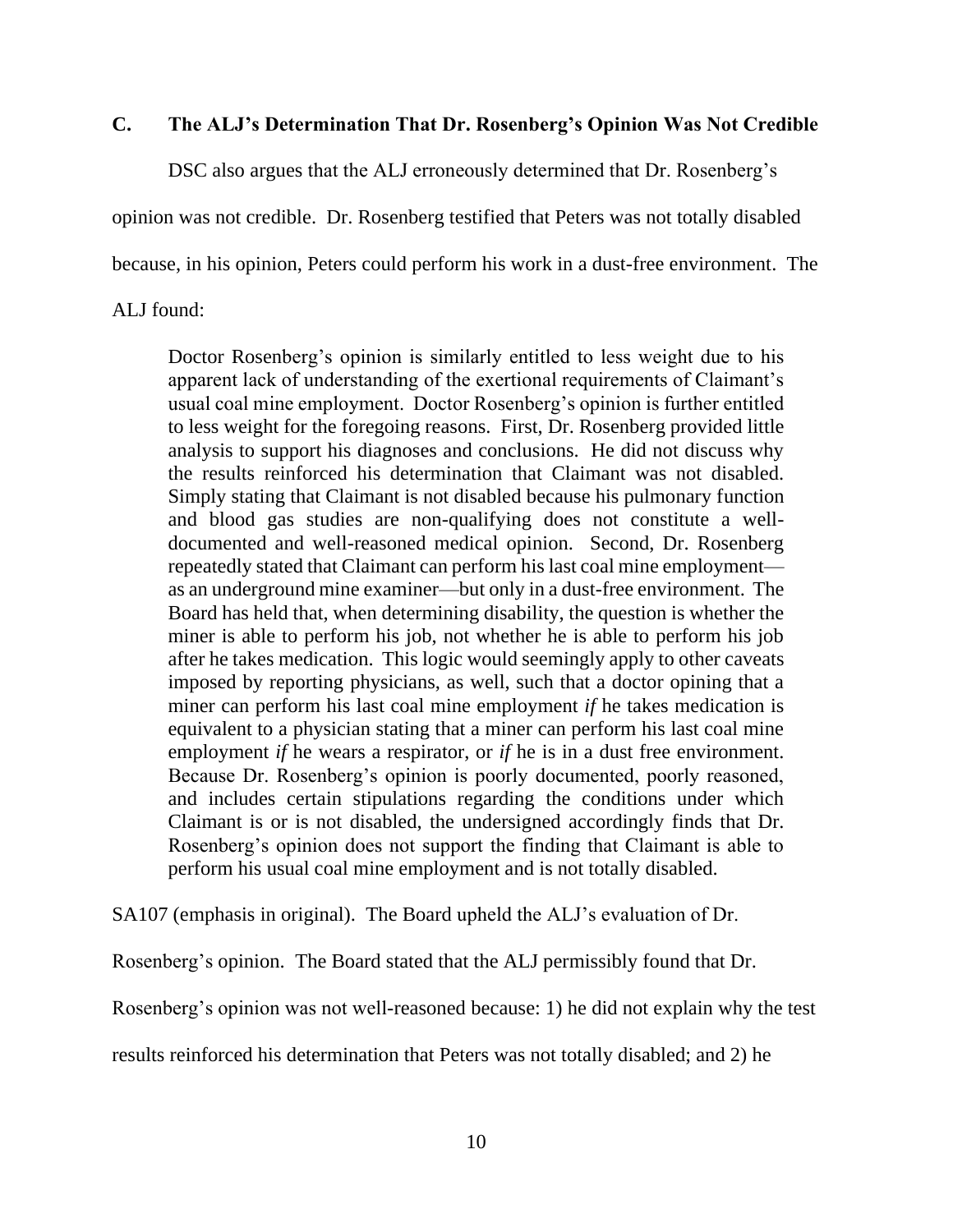required a stipulation that Peters work in a dust-free environment and without a respirator to do his usual work.

We have held that "[t]he ALJ has broad discretion to determine the weight accorded to each doctor's opinion" and that the ALJ "may weigh the medical evidence and draw its own inferences." *Balsavage v. Dir., Office of Workers' Comp. Programs, U.S. Dep't of Labor*, 295 F.3d 390, 396 (3d Cir. 2002) (quoting *Mancia v. Dir., Office of Workers' Comp. Programs, U.S. Dep't of Labor*, 130 F.3d 579, 588 (3d Cir. 1997) (internal quotation marks omitted). Peters' usual coal mine employment was as a mine examiner, which required him "to rock dust, clean the coal, change the rollers, scale the roof, and hang or rehang power lines," as well as "shoveling coal" and "carrying and lifting 50 pound bags of rock dust." SA102–03. Evidently, Peters' usual work involved significant exposure to dust. DSC has not offered any support in the case law for its claim that a coal miner does not satisfy 20 C.F.R. § 718.204(b)(1) if he can perform his usual coal mining work in a dust-free environment. The regulation states that a miner is totally disabled if, in part, the impairment prevents him "[f]rom performing his or her *usual coal mine work*." 20 C.F.R. § 718.204(b)(1) (emphasis added). There is no carve out for miners who can perform their usual work with medication or other changes in their usual work circumstances. Dr. Rosenberg evidently failed to understand the requirements of Peters' usual employment. The ALJ's decision to give Dr. Rosenberg's opinion less weight is thus rational and supported by substantial evidence.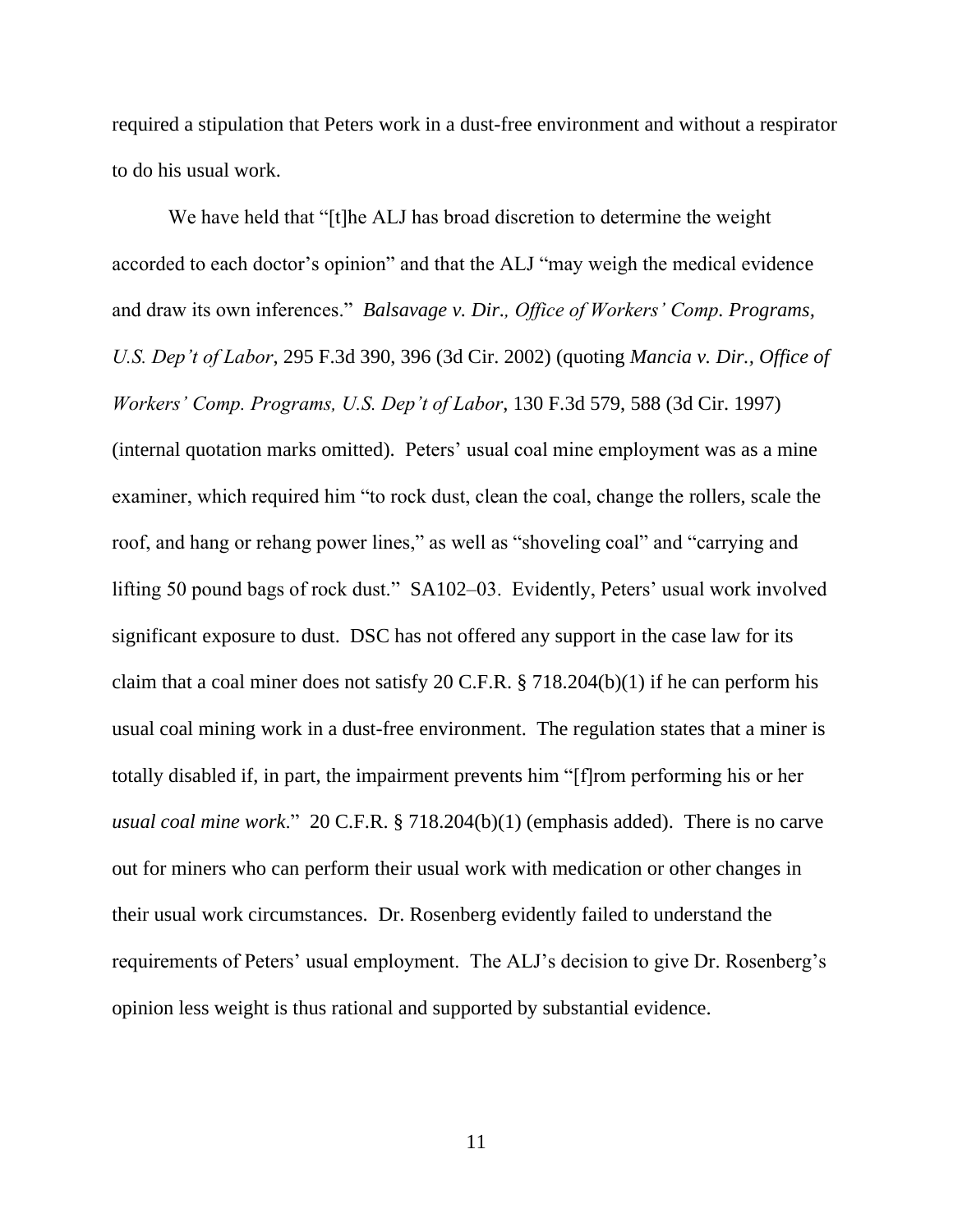#### **D**. **Whether DSC Rebutted the Presumed Presence of Clinical Pneumoconiosis**

Finally, DSC argues that, even if Peters did establish that he had clinical pneumoconiosis, DSC has sufficiently rebutted that presumption. A party opposing entitlement under the Black Lung Benefits Act "may rebut the presumption [of total disability due to pneumoconiosis] by—(i) Establishing both that the miner does not, or did not, have: (A) Legal pneumoconiosis . . . and (B) Clinical pneumoconiosis" or by "[e]stablishing that no part of the miner's respiratory or pulmonary total disability was caused by pneumoconiosis." 20 C.F.R. § 718.305(d)(1).<sup>3</sup> Critically, this regulation explicitly requires that the employer rebut the presumption by establishing that the claimant does not have *both* legal and clinical pneumoconiosis; if it fails to do so for one type, the employer has not rebutted the presumption. A finding of pneumoconiosis may be based on chest x-rays, biopsies or autopsies, and medical opinions. 20 C.F.R. § 718.202(a).

In its brief, DSC argues only that the ALJ erred in finding that DSC did not rebut the presumption of clinical pneumoconiosis. DSC does not challenge the ALJ's

<sup>&</sup>lt;sup>3</sup> "Clinical pneumoconiosis" is defined as diseases "characterized by permanent deposition of substantial amounts of particulate matter in the lungs and the fibrotic reaction of the lung tissue to that deposition caused by dust exposure in coal mine employment. This definition includes, but is not limited to, coal workers' pneumoconiosis, anthracosilicosis, anthracosis, anthrosilicosis, massive pulmonary fibrosis, silicosis or silicotuberculosis, arising out of coal mine employment." 20 C.F.R. § 718.201(a)(1). "Legal pneumoconiosis" is defined as "any chronic lung disease or impairment and its sequelae arising out of coal mine employment. This definition includes, but is not limited to, any chronic restrictive or obstructive pulmonary disease arising out of coal mine employment." 20 C.F.R. § 718.201(a)(2).